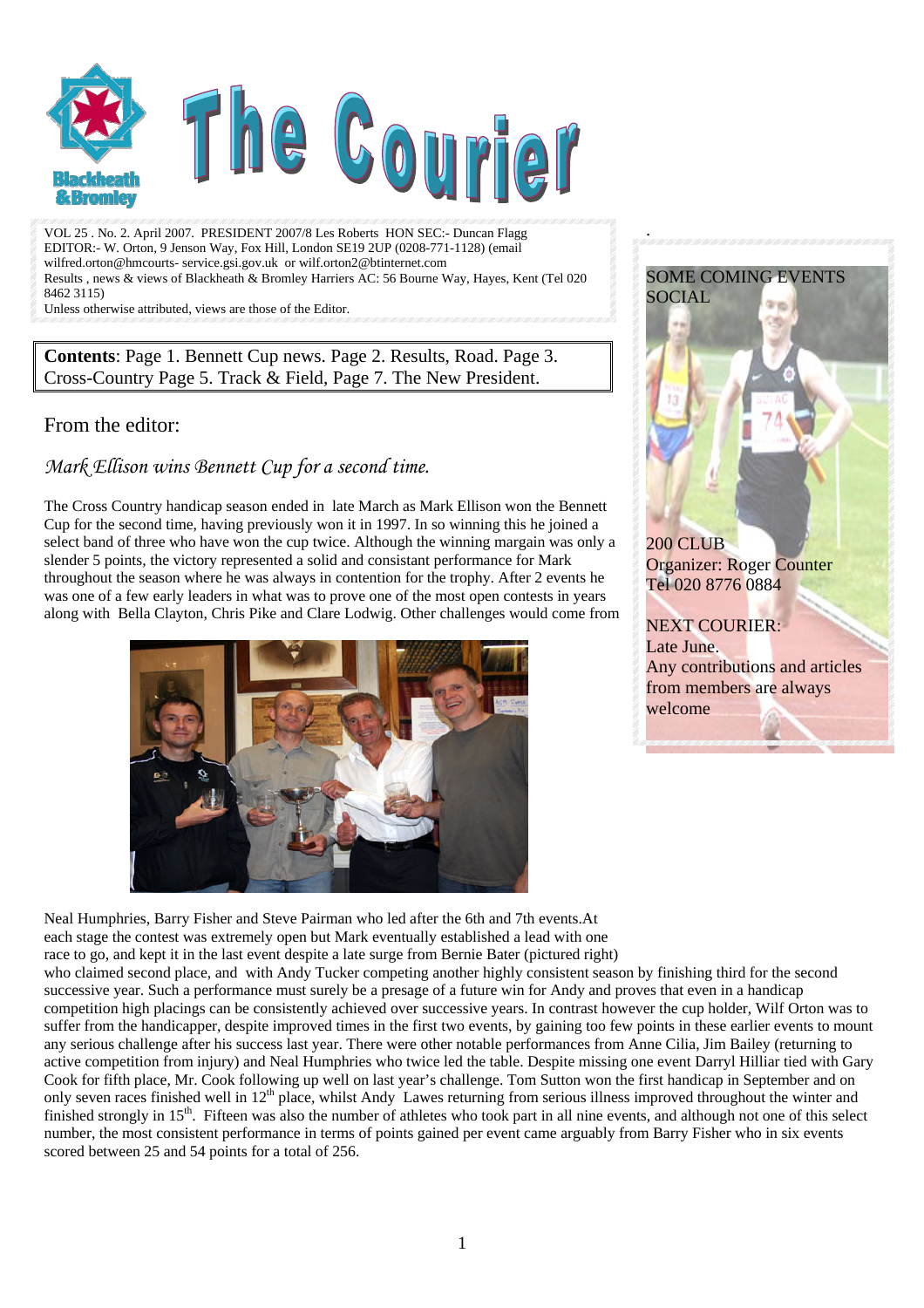# **The Courier April 2007. Results**

# *Road.*

April 22<sup>nd</sup> . Nutra-Sweet London Marathon. (places in Club marathon champs/in London Marathon)

1/175 A. Gibbins (2:42:23)- 2/197 N. Kinsey (mv45) (2:43:40)- 3/262 R. W. Hall (2:46:37)- 4/398 N. Humphreys (2:51:22)- 5/1045 K. May (3:04:19)- 6/1426 G. Cook (mv40) (3:09:52)- 7/1672 S. Hough (3:13:04)- 8/1851 C. Aves (mv40) (3:15:29)- 9/2059 J. McConville (mv45) (3:17:43)- 10/2231 D. Beadle (m40) (3:19:49)- 11/2273 J. Beck (mv40) (3:20:15)- 12/ Mme. A. McDonough (wv50) (3:29:42)- 13/3385 C. Gentle (mv45) (3:30:48)- 14. Ms B. Davey (3:33:53)- 15/3835. J.Phelan (mv55) (3:34:40)- 16/3839. Richard Hall (3:34:43)- 17/3922 P. Burford (mv50) (3:35:25)- 18/4034. M. Salmon (mv55) (3:36:27)- 19/4213. N. King (mv50) (3:37:57)- 20/5592. M. Skelley (3:48:01) -21.Miss K. Jones (3:53:07)- 22/6536. R. Griffin (3:53:40)- 23/7267. R. Walsh (mv50) (3:57:46)- 24. N. Bunclark (3:59:17)-25/8516 M. Newins (mv40) (4:05:45)- 26/9198 G. Lloyd (04:10:11)- 27/9413 N. Barber (mv45) (4:11:27)- 28/9713 K. Penny-Duffy (mv40) (4:13:18)- 29/9733 R. Bennett (mv65) (4:13:24)- 30. Miss J. Eastbury (4:16:35)- 31/10959 D. Lewis (mv50) (4:19:58)- 32/11942. J. Du Plessis (4:25:23)- 33/12492 B. Bater (mv45) (4:28:22)- 34/12898 M. Peel (mv65) (4:30:32)- 35/15986. P. Cobbett (mv60) (4:48:40)- 36/17351.D. Hunter (4:56:48)- 37/17366.M. Longstaff (mv55) (4:56:53)- 38/18001. J. Isaacs (mv65) (5:01:09)- 39/18157. C. Poole (mv65) (5:02:18)- 40/19504. N. Simmons (Walk)(mv60) (5:13:25)- 41/20190. C. Illingworth (mv45) (5:18:36)- 42/21938. G. Cummings (mv50) (5:35:53)- 43/23076. S. Lightman (Walk) (mv60)(5:54:22)- 44. Mrs J. Kift (6:44:16).

#### **March 11<sup>th</sup>. Hastings Half marathon.**

50. R. Hall (1:19.38)- 92. G. Cook (1:24.01)- 127. M. Ellison (1:26.08)- 141. A. Tucker (1:26.44)- 347. R. Drake (1:31. 44)- 332. D. Mehmed (1:32.26)- 340. M Skelly (1:32.37)- 338. M. Blinden (1:32.56)- 436. M. Salmon (1:35.04)- 430. J. Phelan (1:35.08)- 445. D. King (1:35.16)- 567. R. Strong (1:36.30)- 567.P. Phillip (1:38.27)- 693.C.Pike (1:39.42)- 650. K.Jones (1:39.46)- 672 A. McDonough (1 :40.00)- 668 J. E (1 :41.03)- 872 A. Cilia (1 :45.54)- 1033 D. Leal (1 :46.30)- 1188. T. Delahoy (1: 47. 42)- 1176 J. Issacs (1 :49. 18)-1279 R. Hogwood (1:49.24)- 1239 J. Eastbury (1:49.26)- 1278 R. Lloyd (1:53.18)- 1551. E. Mikusa1 (1:55.09)- 1751. C. Fulford-Brown (1:55.13) – 1787. C. Hobson (1:56.04)- 1723. M. Johnson 1 :59.11)- 2128. R. Saiz (2 :00.25)- 2107. C. Poole (2 :01. 09)- 2249. F. Ward 1 :19 10s- 3101. C.Pallen (2 :21.58)- 3244. M. Cronin 2 :22.21)- 3278 A. Pickering (2 :22.41)- 3279 Mrs J. Kift (2 :29.24)

**March 25th Norwich Road Runners; Broadlands Half marathon**.51. R. Brown (mv50) (1:33.17)

April 1<sup>st</sup>. Paddock Wood half marathon. 15<sup>th</sup> D. Hilliar (1:18.00)- 16<sup>th</sup> R. Hall (1:18.40)- 83<sup>rd</sup> A. Crowder (1:25.26)- 90. A. Tucker (v40) (1:26.29)- 99. G. Williams (v40) (1:27.07)- 432. J. Isaacs (mv60) (1:42.49) *BBH finished 5th in the mens team competition with 196 points* 

### **Parris Handicap 5km series, Hayes***.(net times in italics)*

Race 1. April  $18<sup>th</sup>$ .

1st Mike Salmon (32:00/*20:00*) (41 points) - 2nd Carolyna Jones-Baldock (32:07/*19:52*) (39) -3rd Tara Emery (32:25/ *23:55*) (37)- 4th . Mike Gasson (32:27/*22:12*) (35)- 5th Will Pook (32:42/*19:42*) (34)- 6th . Rhiannon Lloyd (33:02/*22:47*) (33)- 7th Sophie Cowper (33:10/*19:10*) (32)-8th Katie Jinks (33:15/*22:30*) 31- 9th Justine Eastman (33:43/*23:43*) (30)- 10th Mike Peel (33:47/*24:02*) (29)- 11th Barry Wetherilt (33:57/*20:22*) (28)- 12th Chris Pike (34:00/*20:15*) (27)- 13th Iain Swatton (34:03/*22:18*) (26)- 14th Lisa Page (34:07/*21:07*) (25) -15th Pete Rogers (34:09/*19:55*) 24- 16th Jason Daly (34:12/*19:27*) (23)- 17th David Carton (34:13/*20:13*) (22)- 18th Rob Drake (34:17/*18:32*)(21) -19th Anna Gear (34:20/*23:20*) (20)- 20th Andy Lawes (34:26/*21:11*) (19)- 21st Craig Daley (34:28/*28:28*) (18)- 22nd Kate Pratten (34:29/*21:14*) (17)- 23rd Paul Hills (34:32 /*21:32*) (16) -24th Clare Lodwig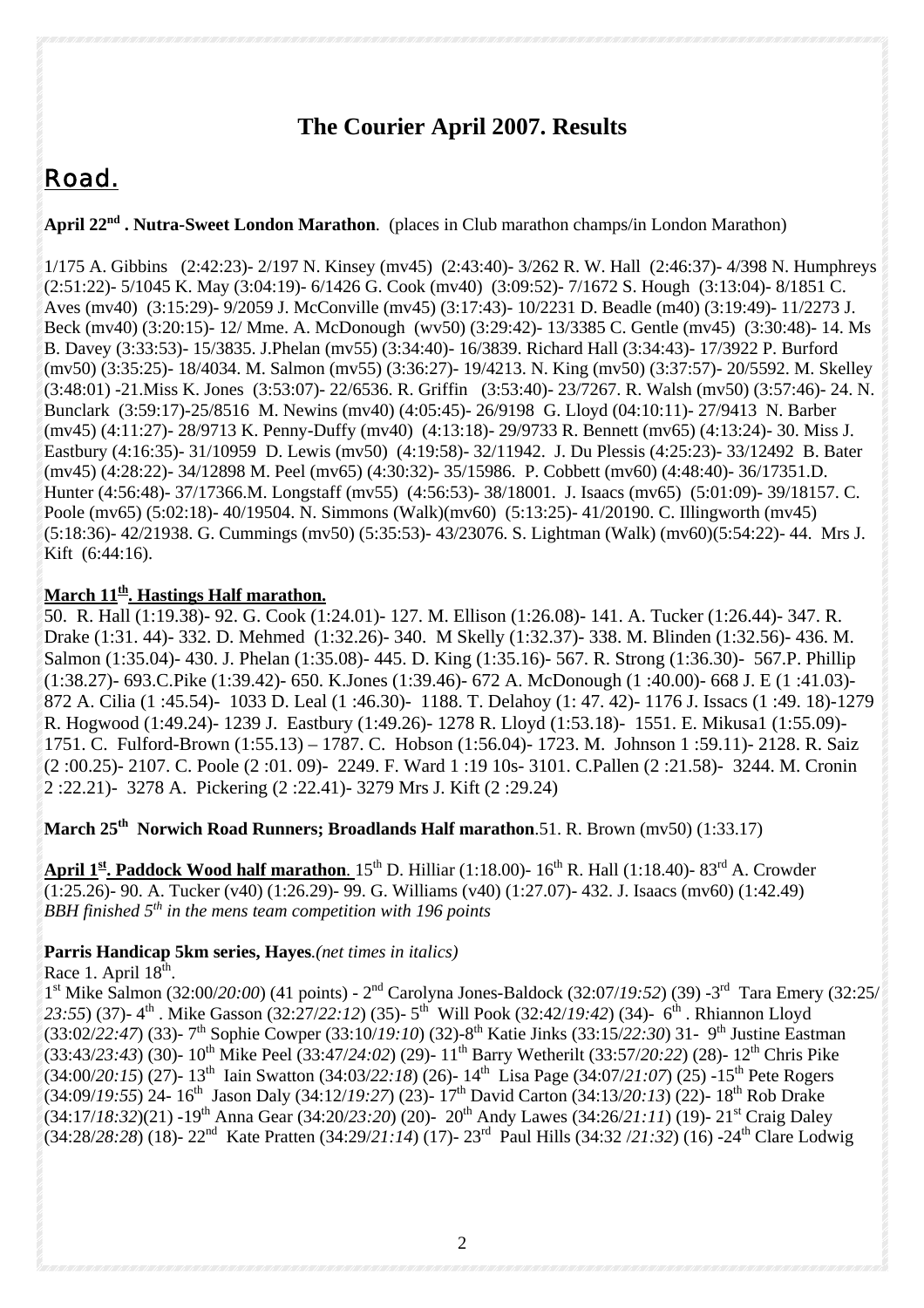(34:33/*22:03*) (15)- 25th John Copley (34:35/*23:50*) (14)- 26th Con Griffin (34:36/*18:06*) (13) -27th Martin Blunden (34:42/*19:42*) (12) -28th Dave Ellison (34:43/*18:58*) (11)- 29th Mike Cronin (34:46/*21:31*) (10)- 30th Bernie Bater (34:52/*19:22*)(9)- 31st Rob Hall (35:23)/*18:08*) (8)- 32nd Dave Leal (35:29/*22:59*) (7)- 33rd Mike Martineau (35:35/*25:20*) (6)- 34th Terry Brightwell (36:07/*22:22*) (5)- 35th Anne Cilia (36:13/*26:13*) (4)- 36th Wendy Cooper (36:17/*25:17*) (3)- 37th Neil Ives (36:31/*25:16*) (2)- 38th David Churchus (40:02/*33:32*)(1).

#### **April 2nd - Southern 12 Stage Road Relay - Milton Keynes**

**Blackheath A Team 15th O/A** James Poole (24'.45)- Bill Foster (18'.12)- Peter Tucker (25'.37)- Daniel Ryan (17'.58)- Dave McKinley (26'.57)- Spencer Newport (17'.17)- Neil Humphreys (27'.37) Martin Airey (17'.56)- Danny Brewer (29'.32)- Chris Daniel (19'.56) Jon Vinter (27'.53) Dave Griffin (19'.11) **Blackheath B Team**  Alex Bruce-Littlewood (27'.07)- Richard Daniel (21'.03)- Con Griffin (30'.45) Ken Daniel (19'.46).

**March 4th Enfield & Haringey 5 mile road walk** 1. Chelsea O Rawe Hobbs (46'.18).

# *Cross Country*

**March 3rd Inter Club match at Richmond Park. 3.83 miles** 1. Alex Bruce Littlewoood (for Hercules Wimbledon).(21'.36)

**March 10th English National Cross Country Championships, Sunderland**.

**Senior Men 12000m** . 122. A. Gibbins (42'19)- 135. P. Tucker (42'34)- 178 J. Thorpe (43'31)- 206. E. Prendergast (44'05)- 232. C. Osborn (44'50)- 249. N. Humphreys (45.02)- 257. D. McKinlay (45.21)- 397. N. Ayrton (47.51)- 448. D. Griffin (48.52)- 469. R. Hall (49.04)- 482. B. McShane (49.23)- 506. S. Hough (50'15)- 514. I. Taylor (50'28)- 621. C. Griffin (52.51)- 799. D. Hunter (57.49)- 881. A. Edwards (1:04'21) *Blackheath & Bromley team finished 15th with 1118 points*.

**Senior Women**. **8000m** 48. J Butler (33:12)- 49 S Budd (33:16)-62 F Green (33:55)- 158 K Philp (38:05)181 K Pratten (38:57)-193 C JonesBaldock (39:37)-224 C Lodwig(41:27)*Blackheath & Bromley finished 11th with 317 points* 

**Junior Men 10000m** . 35.J. Poole (34'35)- 83.A.Conway (36'45)- 95. J. Vintner (37'24)- 110.R. Daniel (38'26)- 114. A. Atkinson (38'38)- *Blackheath & Bromley finished 9th with 323 points*

junior women 5000m24 B Proctor (18:39) **under 17 men 6000m** 17th A. Bruce Littlewood (21'51)- 141st C. Ward (24'55)- 150th S. Simpson (25'.07)- 176. T. Andrew (26'54) *Blackheath & Bromley finished 15th with 484 points.*

**Under 15 boys 4500m** 47. S. Cavey (16'11)- 97. A.York (16'53)- 106. P. Sesemann (17'03)- 133. H. Kurtyanek (17'28)

U15 girls 4000m 52. M. Fewster (18':51) -57. D Critchley (18':57)- 82. S. Maslin(19:26)- 117. A. DeMatos (19:55)-136. J Saville (20:13)-171. R. Smith (20:50) Blackheath & Bromley finished  $8<sup>th</sup>$  with 308 points **under 13 boys**. 57 O. Taylor (11:30)-168 G Proctor (12:36)- 180 S Jackson (12:43)-236 T Scott(13:36) **Under 13 girls** 3000m 195. G Chew (13:47)- 236. H. Starling (14:39)

### **March 24th. Orion Harriers XC 15.**

7. D. Hillier (1:38.39)- 31. G. Coates (mv50) (1:49.38)- 59. N. Barber (mv40) (1:56.10)- 207. A. Edwards  $(mv50)(2.25.20)$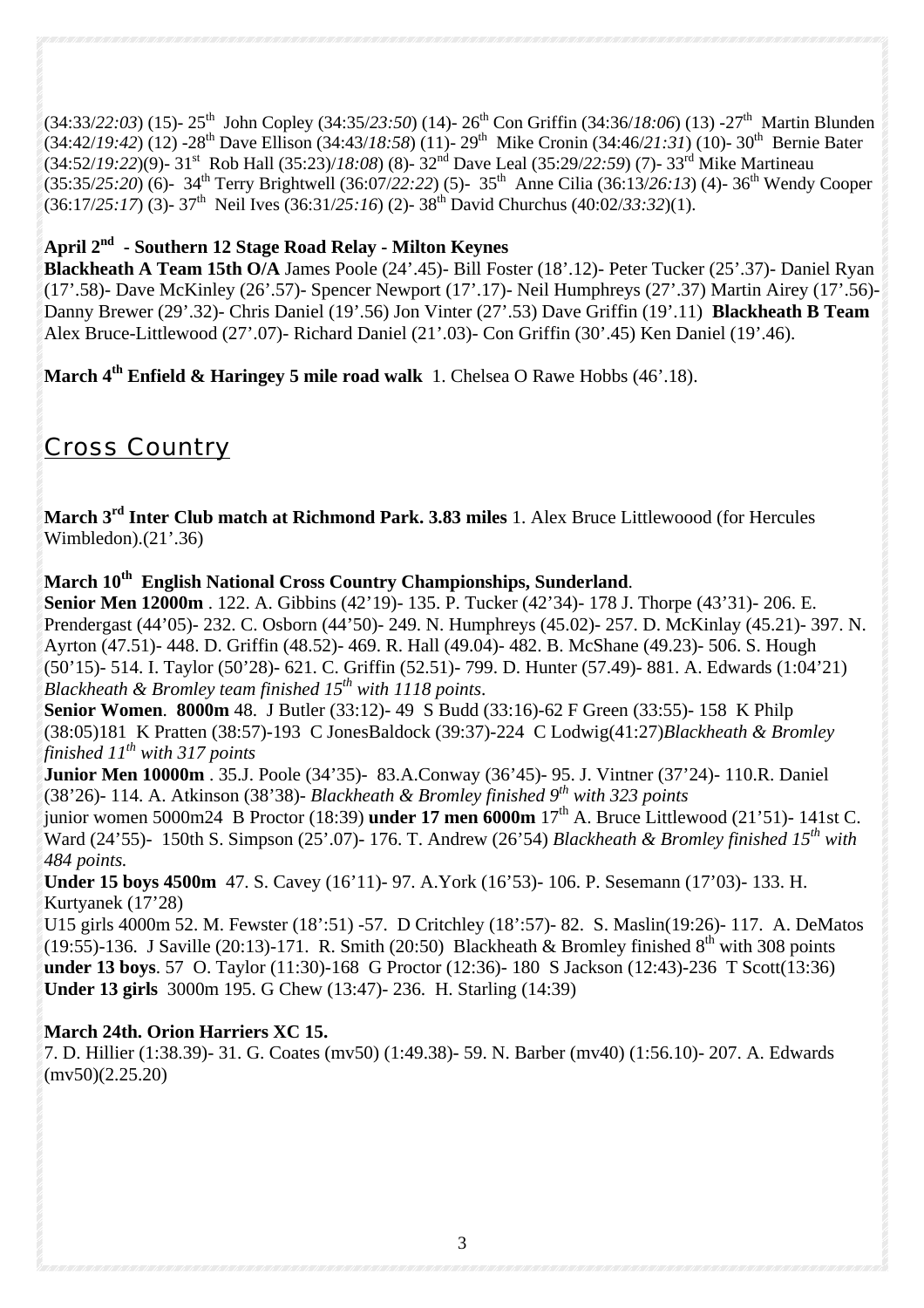#### **March 24th English Schools Cross Country Championships, Leeds.**

Senior boys  $23^{r\bar{d}}$  Danny Brewer-  $44^{th}$  Alex Bruce Littlewood; Intermediate Girls  $8^{th}$  Amy Smith –  $216^{th}$ Rebecca Smith .

**March 25th World Cross Country Championships in Mombassa Kenya,** 62nd. Michael Skinner (Great Britain)

## **Bennett Cup.**

### **February 24th South London Harriers v Backheath Harriers Mob Match, Coulsdon**. *Match Result (Scoring 30 aside (1) Blackheath Harriers 923 (2) South London Harriers 951)*

1. P. Tucker (48'09)- 2. D. Hilliar (48'25)- 9. A. Cliff (51'33)- 14. G. Cook MV40 (53'22)- 15. M. Ellison MV40 (53'56)- 17 D. Griffin (54'45)-18 A. Tucker (MV40) (54'50) -21. B. McShane (MV40) (55'40) -23. K. Daniel (MV50) (56' 08)- 24. G. Coates (MV50) (56'11) -25 B. Bater (MV40) (56'21) -26 C. Griffin (MV50) (56'28) -28. R. Hall (57'17) -30. D. Ellison (57'55)- 32.R. Drake (59'02) -34. T. Sutton (59'29) -35. A. Lawes (MV50) (59'39) -36. R. Brown (MV50) (59'41)-37. J. Bailey (MV50) (1:00'12)-38. Ms J. Bradshaw (1:00'13) -39. B. Wetherilt (MV50) (1:00'14) -40 C. Pike (MV50) (1:00'15) -43. W. Slack (MV50) (1:00'46) -44. J. Phelan (MV50) (1:00'58) -45. N. Barber (MV40) (1:01'03) -46. D. Ko (1:01'06) -48 P. Rogers (MV40) (1:01'27) - 50 A. Seddon (MV40) (1:01'59) -51 D. Beadle (1:01'59) -52 M. Cronin (1:02'58) (MV60) -53Ms C. Jones-Baldock- (1:03'00) - 56 W. Orton (MV40) (1:03'59)-57. P.Hills (MV50) (1:04'21)- 61 K. Jones (1:06'05) -62 D. Carton (MV50) (1:06'12)- 63 T. Delahoy (MV50) (1:06'37) -64 Mme A. McDonough (LV45) (1:06'46) 80-65 A. Grace (MV60) (1:07'02)- 66 Ms T. Emery (LV35) (1:07'22) -68 Ms A. Cilia (LV45) (1:08'37)- 69 I. Swatton (MV40) (1:08'45) -70 S. Fletcher (MV40) (1:09'07) -74 M. Gasson (MV50) (1:11'34) -75 A. Pontifex (MV60) (1:13'28) -76 J. Du Plessis (1:14'28) -79 J. Copley (MV60) (1:18'21) -80 A. Jelly (LV45) (1:28'18).

### Leading handicap placings

1. Ms C. Jones-Baldock (34'00)(60 points) -2. Ms. T. Emery (37'02)(59) -3. C. Pike (38':55) (58)- 4.Ms A. Cilia (39'02)(57) -5. M. Ellison (39'06)(56)- 6. Ms K. Jones (39'10)(55)-7. K. Daniel (39'13)(54)- 8 B. Wetherilt (39'14)(53)- 9.A. Lawes (39'14)(52)- 10 W. Slack (39'31)(51)- 11 S. Fletcher (39'32) (50)- 12 A. Grace (39'42) (49)- 13 W. Orton (39'49) (48)- 14 R. Brown (39'51) (47)- 15 B. Bater (39'51) (46)- 16 D. Hilliar (40'05) (45) -17 A. Seddon (40'09) (44)- 18 C. Griffin (40'13) (43)- 19 A. Tucker (40'15)(42)-20 A.Cliff (40'18)(41).

### **March 31st . Closing 5, Hayes.**

1. D. Ko (60)(22.48/34.48)- 2. J. Copley (59)(23.01/44.26)- 3. M. Peel (58) 23.06/43.46)- 4. B. Bater (57) (23.07/34.27)- 5. R. Penfold (56) (23.09/35.09)- 6. Mrs A. Cook (55) (23.21/38.36)- 7. M. Gasson (54) (23.24/42.29)- 8. I. Swatton (53) (23.29/41.39)- 9. C. Rowe (52) (23.45/45.05)- 10. T. Sutton (51) (23.45/35.25)- 11. Ms A. Cilia (50) (23.48/41.58)- 12. E. Prendergast (49) (23.53/31.03)- 13. B. McShane (48) (24.01/33.31)- 14. Ms A. Mitchell (47) (24.22/40.42)- 15. W. Slack (46) (24.23/37.18)- 16. W. Orton (45) (24.27/38.37)- *17. M. Ellison (44) ((24.28/33.48)*- 18. P. Mitchell (43) (24.35/41.25)- 19. A. Lawes (42) (24.49/37.14)- 20. J. Phelan (41) (24.53/37.08)- 21. D. Hilliar (40) (25.03)/30.18)- 22. G. Coates (39) (25.04/34.39)- 23. G. Cook (38) (25.07/33.02)- 24. S. Lloyd (37) (25.09/36.39)- 25. A. Tucker (36) (25.14/34.09)- 26. D. Carton (35) (25.15/39.10)- 27. B. Wetherilt (34) (25.21/38.11)- 28. R. Chambers (33) (25.24/58.14)- 29. A. Grace (32) (25.25/43.30)- 30. C. Pike (25.27/38.17)- 31. Ms V. Mitchell (30) (25.27/37.37)- 32. N. Humphreys (29) (25.28/31.48)- 33. D. Ellison (28) (25.31/34.41)- 34. F. Green (27) (25.32/36.42)- 35. J. Bailey (26) (25.38/38.28)- 36. B. Fisher (25) (25.42/39.57)- 37. T. Delahoy (24)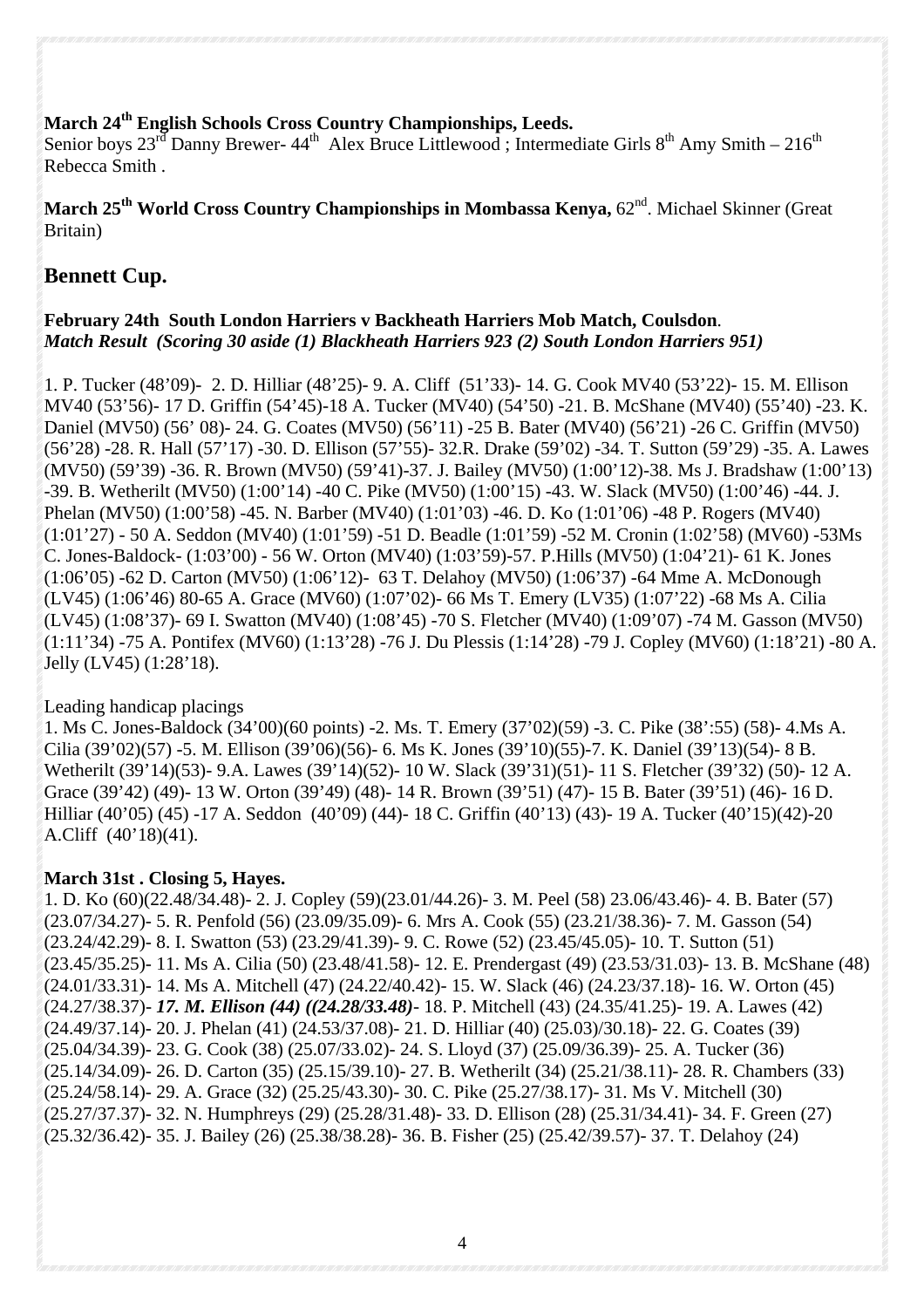(25.52/42.02)- 38. M. Cronin (23)(26.04/38.39)- 39. A. Cliff (22) (26.10/33.15)- 40. P. Long (21) (26.26/57.06)- 41. R. Brown (20) (26.36/39.01)- 42. Richard. Hall (19) (26.46/35.11)- 43. J. Robinson (18) (27.33/48.48)- 44. A. Pontifex (17) 27.41/44.16)- 45. Ms J. Butler (16) (28.57/37.27)- 46. J. Fenwick (15) (29.28/ 45.08)- 47. Ms M. Fenwick (DNF).

## **Bennett Cup . Leading Final placings**.

*(The following results are the placings of those competitiors totalling 100 points or more with points for each event given e.g 1) 4km relays 2) opening 5m 3) 10m champs 4) xmas yacht h'cap 5m 5) 10km open 6) Orion mob 7) Ranelagh mob 8) Sth London mob 9) Closing yacht 5, if competig in all events. Those marked with \* indicate athletes finishing in all 9 events. Figures in bold italic indicate1st, 2<sup>nd</sup> & 3rd handicap placings in each event )*

1 M. Ellison\* (*47/16/44/ 1/51/28/11/56/ 44* = 298 points)- 2 B.Bater\* (*42/ 19/ 10/ 44/ 22/ 40/ 13/ 46/ 57*= 293)- 3 A. Tucker\* (*1/ 47/ 20/ 38/ 50/ 13/ 39/ 42/ 36* = 286)- 4. Ms A. Cilia\* *(1/ 48/ 60/ 5/ 10/ 41/ 8/ 57/ 50* = 280)- 5. G. Cook\* *(1/ 39/ 56/ 18/ 38/ 34/ 30/ 24/ 38* = 278) - 5. D. Hilliar (*9/ 26/ 47/26/ 37/ 48/ 45/ 40* = 278) – 7. J. Bailey\* (*1/ 21/ 49/ 32/ 31/ 60/ 21/ 28/ 26* = 269)- 7. Ms V. Mitchell\* *(26/ 14/ 32/ 23/ 36/ 23/ 46/ 39/ 30/=* 269)- 9. M. Cronin\* (*16/20/ 36/ 3/ 59/ 49/ 44/ 17/ 23=* 267)- 10 W. Slack\* (*1/ 1/ 54/ 28/ 19/ 31/ 34/ 51/ 46/* =265)- 11. A. Cliff \* (*22/ 9/ 39/ 35/ 56/ 16/ 23/ 41/22*= 263)- 12 T. Sutton *(60/ 1/ 29/35/ 48/ 34/ 51*= 258) - 13. B. Fisher (*38/ 37/53/54/49/25*= 256)- 14. J. Phelan (*57/ 16/ 27/ 32/ 47/ 33/ 41*= 253)- 15 A. Lawes (*3/ 15/ 47/ 52/ 41/ 52/ 42*= 252)- 16. T. Delahoy\* (*1/ 49/ 46/39/11/29/16/35/24*= 250)- 17 D. Ko\* (*1/ 32/ 38/ 29/ 4/ 5/ 56/ 23/ 60=* 248)- 18. R. Brown (*55/ 11/ 6/32/ 35/ 36/ 47/ 20* = 242)- 18. N. Humphreys (*1/53/57/9/21/53/ 19/29* = 242)- 20. E. Prendergast (*53/ 8/ 22/41/12/51/49*=236)- 21. S. Pairman (*1/ 36/ 45/ 20/ 52/ 43/ 37*= 234) – 22. S. Lloyd\* (*41/ 7/ 10/ 51/ 46/ 25/ 26/ 31/37*= 233)- 23. G. Coates\* (*56/ 19/ 7/ 40/ 33/38/ 18/ 37/ 39*= 231)- 24 Richard Hall\* (*32/ 44/ 23/12/14/46/53/19/19* = 230)- 25. B. Wetherilt (*50/40/ 1/15/ 27/ 54/ 53/ 34*= 224)- 26 Ms C. Lodwig (*32/ 34/ 43/ 4/ 40/ 25/ 38* = 216)- 27 Mrs A. Cook (*1/ 1/ 42/ 11/ 60/ 45/ 55*= 215)- 28 R.Chambers (*17/58/ 34/ 15/ 50/33*= 207)- 29 A. Atkinson (*35/58/ 57/ 52*=202)- 30 A. Littlewood (*34/ 25/49/ 45/43*= 196)- 31. C. Pike (*29/ 41/ 18/ 16/1/ 58/ 31*= 194) -32 A. Grace (*1/52/28/10/17/49/32*= 189) -32 Ms C. Jones-Baldock (*33/ 37/13/30/ 5/44/60*= 189)- 34 J. Copley (*56/6/1/7/12/29/18/59=* 188)- 35 R. Cliff (*17/ 22/34/ 31/ 43/ 33*=180)- 36. Ms. A. Jelly (*53/46/40/41/39/13*=179)- 37 A. Pontifex (*41/27/27/24/28/14/17*=178)- 38. W. Orton (*1/1/ 9/39/11/20/48/45*= 174)- 39. B. Mcshane (*60/ 1/25/36/ 48*= 170)- 40 Ms J. Butler (*1/44/48/21/ 3/35/16*= 168)- 41. J. Clare (*1/1/55/49/59=* 165)- 41. Ms T.Emery (*45/6/ 55/59=* 165) -43 M. Salmon (*57/48/ 56*= 161)- 44 Ms K. Jones (*30/46/58/55*= 159)- 45. M. Gasson (**59/** 4/10/ 31/ 54= 158)- 46 K. Daniel (1/ 5 / 56/ *20/ 20/ 1/ 54*=157)- 46. Ms F. Green (*24/22/ 33/51/27*=157)- 48. P. Mitchell (*39/ 1/13/55/ 43*= 151)- 48 J. Thorpe (*37/15/1/37/ 48/50*= 151)- 50. R. Penfold (*37/23/42/27/56*= 148)- 51. R. Drake (*28/59/21/42/22*= 144)- 51. Ms. M. Fewster (*13/46/18/51/ 24/5*=144)- 53. P. Hills (*1/57/55/29*=142)- 54. N. Barber (*33/19/23/36/ 30*= 141)- 54. A. Gibbins (*30/12/30/17/42/40*=141)- 56. Mme A. MacDonough (*43/8/30/24/32*=137) -57. A. Edwards (*55/36/45*=136)- 58. M. Jones (*27/1/41/50/1/14*=134)- 58. I. Swatton (*10/33/38/53*= 134)- 60. P. Rogers (*30/19/57/27*= 133)- 61. D. Beadle (*39/38/24/43/15*= 120)- 62. D. Carton (*20/31/14/16/35*= 116)- 62. G. Williams (*1/37/50/19/9*= 116)- 64 S. Fletcher (*7/58/50*=115)- 64. D. Mcinlay (*35/1/53/26*= 115)- 66. Ms S. Maslin (*54/1/54*=109)- 67. Ms E. Fisher (*50/53*=103)- 68. I. Taylor (*18/30/54*=102).

# *Track & Field*

February 23/24<sup>th</sup>. Norwich Union England AAAs Championships, Birmingham.

**Under 20 men**. 200m. 1. (gold medal) D. Doyley (21.22")- 2. James Alaka (21.65) ; 60m. 2. D. Doyley (6.69")- J. Alaka (6.92); pole vault 4. Scott Huggins.

**under 20 women**. 60 m. hurdles 1. S. Solomon. (8.38); pole vault 3.E. Godley (3.40m) **under 17 men**. 400m SF. 1.D. Putnam (50.06)- F. 4th D. Putnam (50.21)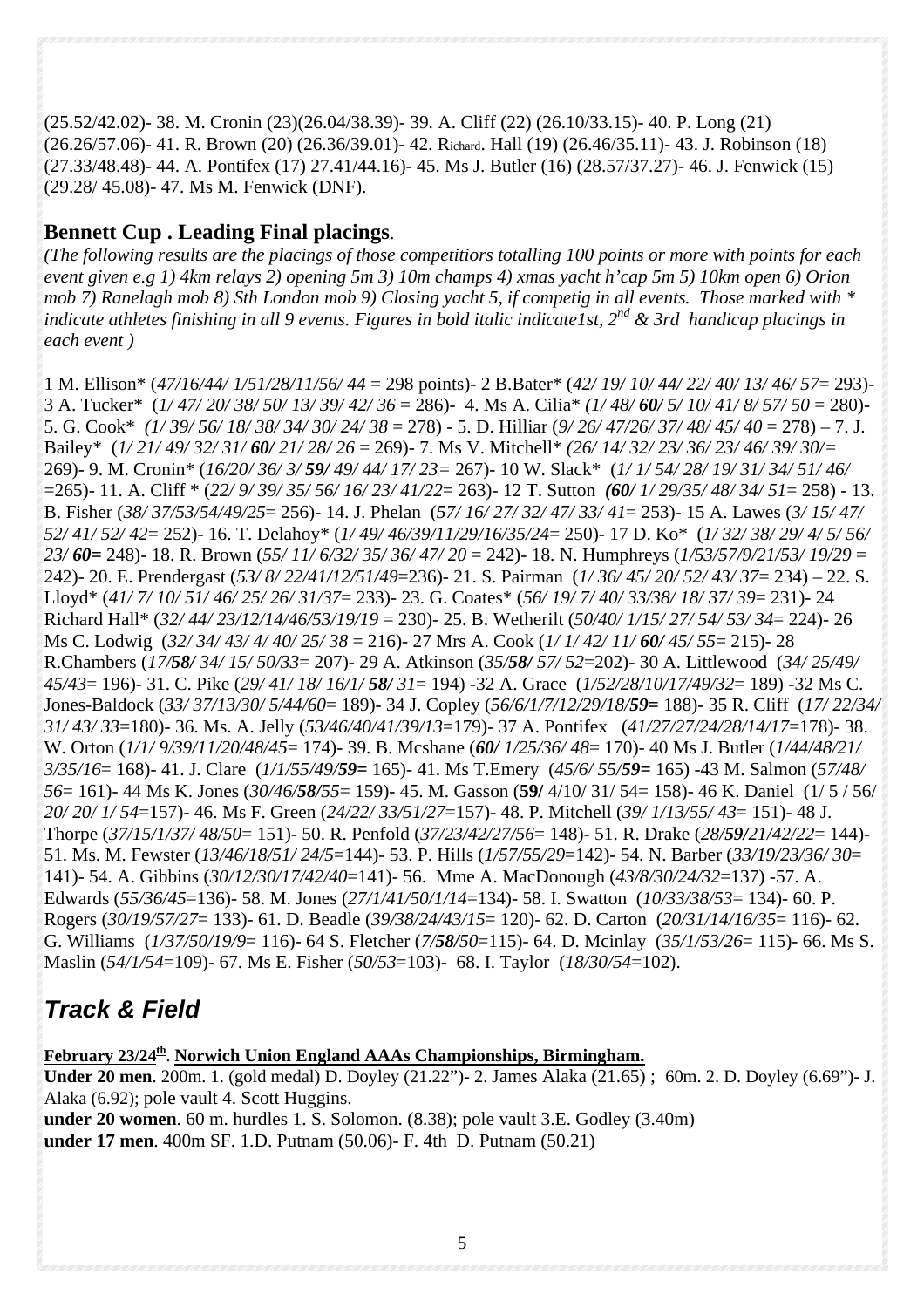## **under 17 women** 300m 4. J. Saville; triple jump 4. I. Ivy

**under 15 boy's** 60m. 1. B. Hopkins (8.50); LJ. 1. M.Fletcher (6.17m)

## **March 3/4th Kent Indoor Championships,Sutton Arena.**

Senior Women. 60 metres 1. Katy Benneworth, (7.86) long jump 1. K. Benneworth (5.34m) Senior men 60m. 1.Duayne Bovell (6.96); triple jump. Sam Bobb (14.80m)

Junior men 60m 1. Daniel Haque (6.99); 110m hurdles 1. Alex AlAmeen (8.28); pole vault 1. Scott Huggins (4.70); shot 1. Liam Presnell (13.11m) Junior Women shot 1. Shaunagh Brown (12.84m); pole vault 1.Emily Godley. (3.20m). Under 17 men 60 metres 1. Dan Putnam (7.24); 60m hurdles 2. Simon Lloyd (8.85); triple jump 3. (bronze medal) Marcus Morrison (13.57m) U17 women. triple jump 1. (10.69m); long jump 2. (silver) Isobel Ivy (4.99m); 60 metres 3. Grace Sheppard (8.00). U15 boys. 60m hurdles 1. Ben Hopkins(8.94);60m 1. Dominic Coelho. U15 girls triple jump 3. Anna Huggins (2.01m) 60 metres 3. Letitia Noel; long jump 3. Sian Hurlock

## March 3/4<sup>th</sup> British Masters Indoor Championships, Lee Valley Indoor Arena Pickett's Lock

1500m. 1. Bob Minting (mv55) (4'33.63)- 2. Ken Daniel (4'34.13) Bob Minting also won the 800, 400 and 200m. Helen Godsell (fv50) golds in the 60 and 200 metres and also bronze in the 400; Mv50 triple jump 1.Clem Leon; high jump 2. Clem Leon; long jump 3. Clem Leon Mv70 pole vault 1. Jim Day won (2.00m); shot 1.Gordon Hickey (11.38m) Fv60 discus 1. Barbara Terry; shot 2. Barbara Terry.

## **March 10/11<sup>th</sup>. British Universities Indoor Championships in Sheffield.**

Men 200m 5.Daniel Haque (Imperial) (22.30) ; 60m heats Duayne Bovell (London South Bank) (6.96) Women. 60 m. heat 1. Montell Douglas (*Representing Brunel University)* (7.35) -SF. 1. Montell Douglas (7.33)- F. 1. Montell Douglas (7.31); 200 m 1. Montell Douglas (24.17); Katy Benneworth (London) 7th place in the long jump. 1500m heats Ella Fisher (Brunel) (4'.57.04).

**March 17th National Collegiate Championships, Fayetteville, Arkansas.** Mile, final. 6. S. Overall (4'01.24)

## **March 2007 European Veterans Athletics Championships, Helsinki,**

W50 60m 1<sup>st</sup> . Helen Godsell (8.87); 200m 1<sup>st</sup> . Helen Godsell (27.95) *(a new UK national W50 record)*. W50 4 x 200 metres relay  $1<sup>st</sup>$ . Blackheath & Bromley AC.

M55 400m  $2<sup>nd</sup>$  Bob Minting (56.20); 800m. 1<sup>st</sup> . Bob Minting (2':08.98); 1500m 4<sup>th</sup> Bob Minting (4'.41.25); M55 4 x 200 metre relay 1. Blackheath & Bromley AC.

M50 60m 5<sup>th</sup> .Tom Phillips (7.84); 200m SF 3<sup>rd</sup> Tom Phillips (25.52); 60m Clem Leon (8.12); 200m heats Clem Leon (27.22); long jump  $12^{th}$  Clem Leon (4.78m); high jump  $5^{th}$  Clem Leon (1.50m); triple jump  $10^{th}$  Clem Leon (9.10m)

## April 8<sup>th</sup> **European 10000 Challenge in Ferrara, Italy.** 17<sup>th</sup> M Skinner (30.06.41) *second quickest by a Briton this year.*

## **April 14th Alpha Beta Trophy Meeting Lee Valley Athletics Centre, Picketts Lock**.

**Senior Women** A. string. Shot 1. Shaunagh Brown (12.28m); javelin 1. Christine Lawrence (42.37m); 400m hurdles 2. Sarah McLellan (1'.5.93); 800m Maureen Miller (2'.24.4); 200m Vanessa Nakangu (25.81); B string. 100m 1. Katy Benneworth; long jump 1. Isobel Ivy; shot 1.Florence Clark (shot).

**U15 girls**. A string. Shot. 1. Kelly Davey (10.00m) *(p.b & grade one performance*); HJ. 1.Christine Lyston  $(1.50m)$ ; 800m 1. Michelle Fewster; 4x100 relay 1<sup>st</sup> team of (Letitia Noel, Christine Liston, Sian Hurlock and Sian Duffy)(52.80). B. string.1. long jump.Lauren Stevens; 75m hurdles. Lauren Stevens (12.93); both Kelly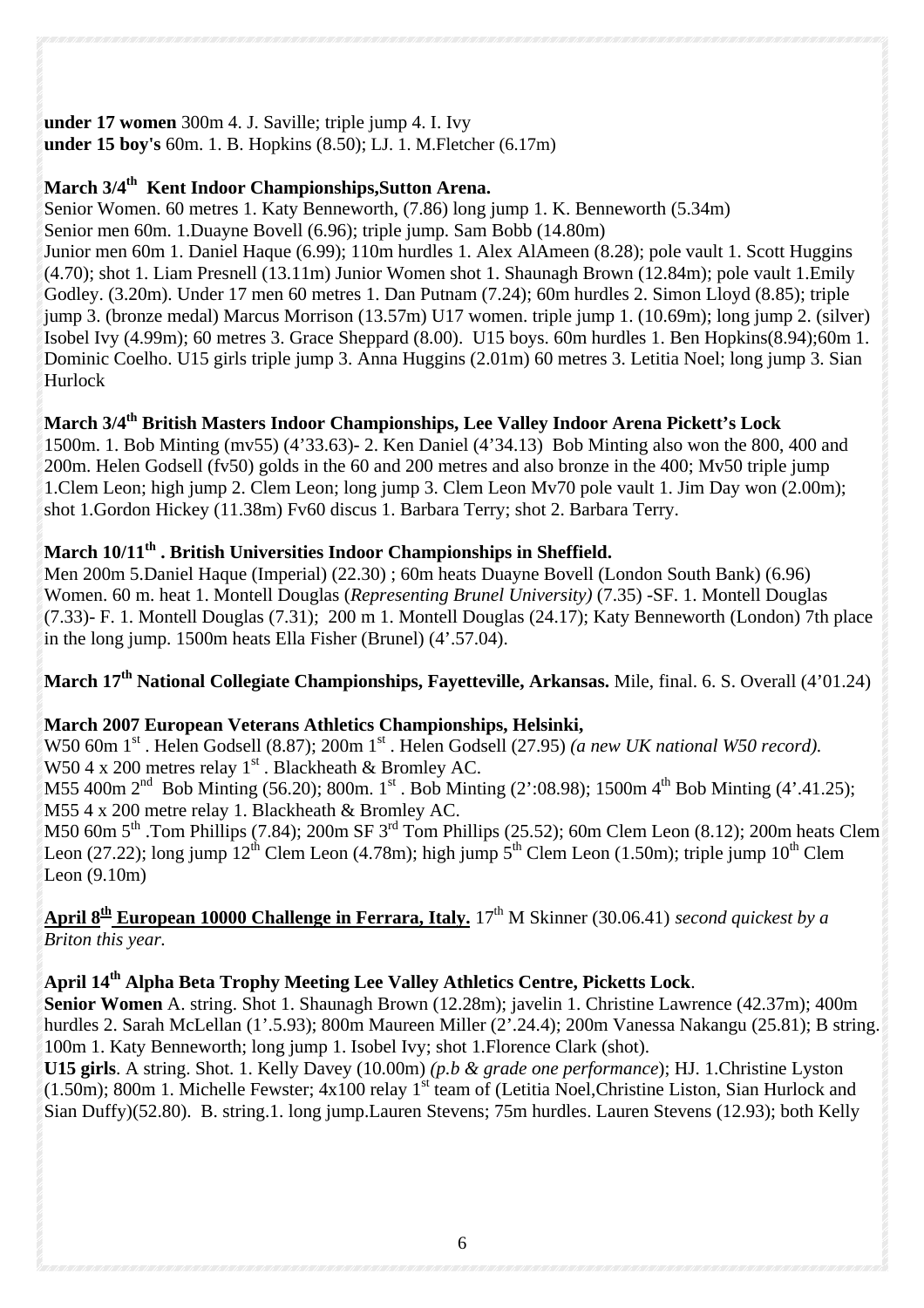#### Davey and Mollie Norris achieved grade 2 standards in the discus. *BBHAC finished in 4th place in both the senior and under 15 contests and 3rd overall in the Alpha Trophy.*

## **April 18th Hercules Wimbledon Open Meeting Crystal Palace**

U17 women 100m (grade1) Daniella Annon (12.5)- Grace Sheppard (12.6);  $4x100$  metre relay. 1<sup>st</sup> team (Daniella Annon, Grace Sheppard, Katie Vistuer, Rebecca Cook) *Champions for EA London Region* U15 girls. shot 1. Kelly Davey (9.64m); high jump 1. Nenisha Nelson-Roberts (1.55m). U13 boys 200m. 1. Anton Daly (25.7); 100m j.1. Anton Daly (12.7).

### *And finally, introducing our new president.*

At the club AGM on the  $31<sup>st</sup>$  of March, retiring president Ken Daniel announced that his successor for 2007/8 was Les Roberts. So another familiar name in the club begins his reign as our president. Les joined the club in August 1978 having first pursued an active interest in cycling and, with a first Category Licence to his name, considered a professional cycling career. After a respite from active sports he was to transfer his energies into all forms of running. Driven by a determination and resilience gleaned from his bike racing days *("which had to be seen to be appreciated*" Pat Calnan), Les quickly established himself in the Club's senior track squad at 5000 and 10000metres and the 3000m steeple-chase during a period that saw the Club rise from the middle of the Southern League to the top division of the British League in four consecutive seasons as Champions and feature prominently in the Cup competitions.

He would not just compete but win too and throughout the 1980s he would amass a highly impressive list of victories on road, country and track. These included wins in the club's 7 ½ miles (twice) and 10 miles cross Country races; two wins each in the 10000m and 5000m track championships; two firsts at the Kent 20 miles Road Race; wins in the Boulogne Demi-Marathon; wins at half marathons at Lingfield, Tunbridge Wells, High Peak, Presteigne and Tunbridge Wells; wins at 10 miles (Inter-Banks, Fourbanks and Crawley) and at 10km

(Modesto Masters USA). In the midst of these stellar performances and on graduating to the veteran category in 1984 he took his performance to a new level by taking the European Masters 5000m track title and the 10km